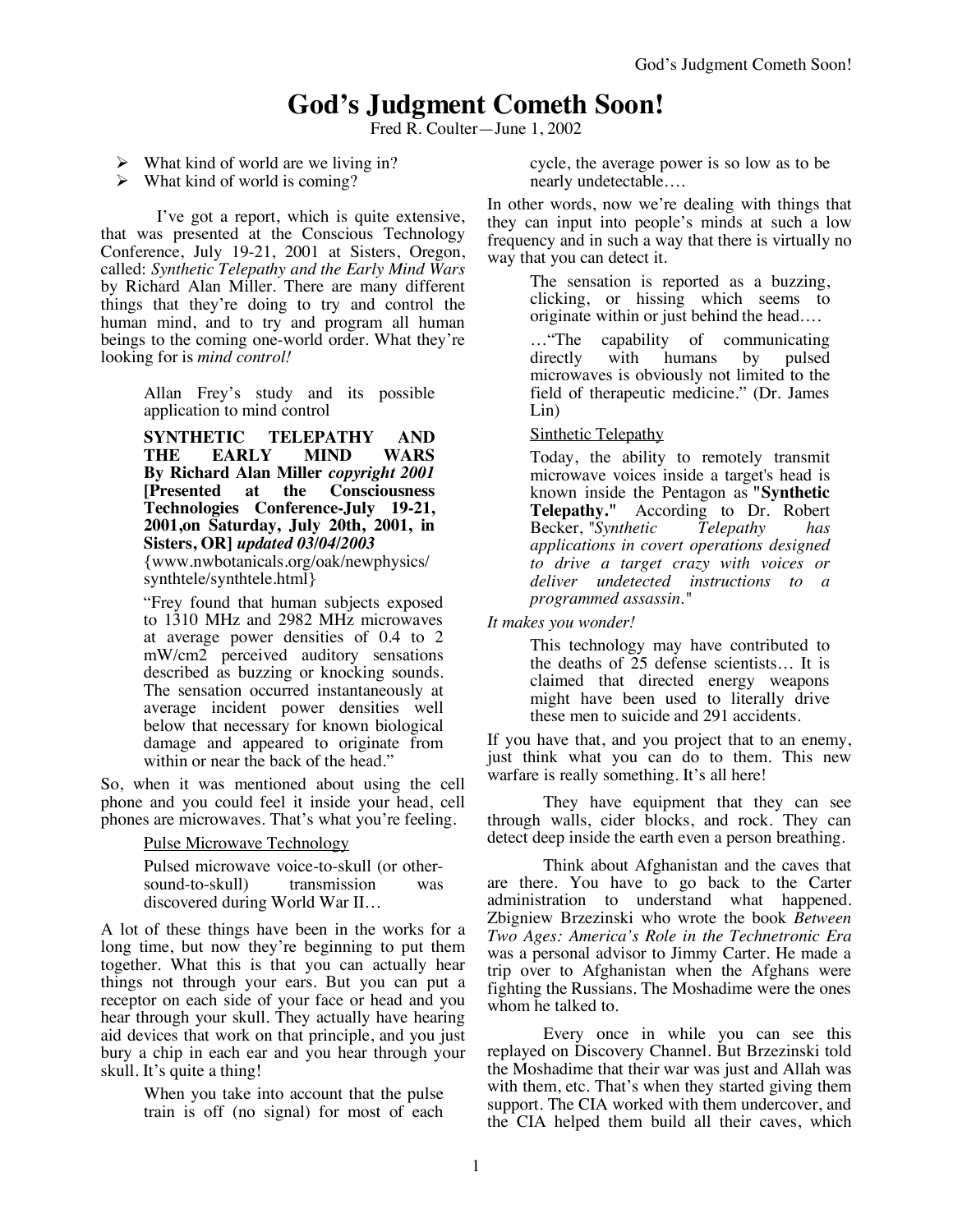tells you that when they went into Afghanistan this time, they knew where every major cave was. They were trying the new technology, which can even from space go down and x-ray into the earth and discover caves, minerals, oil and all of that sort of thing.

What they're telling us is really nothing. I suspect that's what's going on. Then here's another application:

## Biological Amplification Using Microwave **Band Frequencies**

The next major development in ELF… [extremely low frequency] …weaponry was the concept of a biological amplification of these signals at the cell level to perpetuate and set up resonance for more sophisticated information transfer.

They even have it now where they say that they have the means whereby they can communicate directly to the brain, by-passing the consciousness, and you can learn an entire language in just a few weeks.

Add this to any chip implants, add this to the coming *mark of the beast,* and you are going to see why the events at the end are going to be so horrendous. When you read these things, you think the end is really close. But then you read them again and you think it's further out, because God us going to let man go to his highest zenith under Satan the devil *before He intervenes!*

They talk about how these things work:

What these frequencies really are, however, are actual holograms of specific thoughts….

Now they can put thoughts into your head, because they can now replicate the brainwave thought patterns and they can put them into your head!

> …This means that a hybrid form of brain fingerprinting is now possible….

Fingerprinting means that you can capture the brain signals, put them into a computer and store them. You can transmit them out and change the thoughts of the individual.

> …And, once these "images" are stored (usually in a very sophisticated supercooled computer), similar responses can be fed back to the person, inducing virtually any state desired (via entrainment protocols).

{Note sermon: *Guard the Door of Your Mind*} *With this generation dumbed-down today, those minds will be much more easily manipulated.*

Silent Sound Technology—"S-quad"

Silent (converted-to-voice FM) hypnosis can be transmitted using a voice frequency modulator to generate the "voice." It is a steady tone, near the high end of hearing range (15,000 Hz), plus a hypnotist's voice, varying from  $300-4,000$  Hz. These two signals are frequency modulated. The output now appears as a steady tone, like tinnitus, but with hypnosis embedded….

…Then the brain converts the train of microwave pulses back to inaudible voice. There is *no conscious defense* possible against this form of hypnosis.

That is, I would say, *unless you have the Holy*  **Spirit!** It's very incumbent that we really stay close to God and exercise the Holy Spirit. *Because*:

> Ordinary radio and TV signals use a smooth waveform called a 'sine' wave. This wave signal cannot normally penetrate the voltage gradient across the nerve cell walls.

But they have a way of doing it now, so they can send in almost anything: emotions, feelings, instructions, and so forth.

> "…The system was used throughout Operation Desert Storm (Iraq) quite successfully." (Edward Tilton)

They didn't shell-shock the Iraqis because of the bombardment. What they did was to send in the five prayers for praying to Allah every day. Embedded in that sound coming over the radio was this very thing of hypnosis. They put them in a state of terror. That's why they surrendered so readily with virtually no fight. That was 1991.

# Cloning the Emotions

[You get] ... "emotion signature clusters"... "These clusters are then placed on the Silent Sound [TM] carrier frequencies and will silently trigger the occurrence of the same basic emotion in another human being!" (Edward Tiltion)

*Fear, anger, hate…*

Regarding system delivery and applications, there is a lot more involved here than a simple subliminal sound system. There are numerous patented technologies that can be piggybacked individually or collectively onto a carrier frequency to elicit all kinds of effects.

*Think about what that will do for children!*

In more conventional use, the Silent Sounds Subliminal System might utilize voice commands, e.g., as an adjunct to security systems. Beneath the musical broadcast that you hear in stores and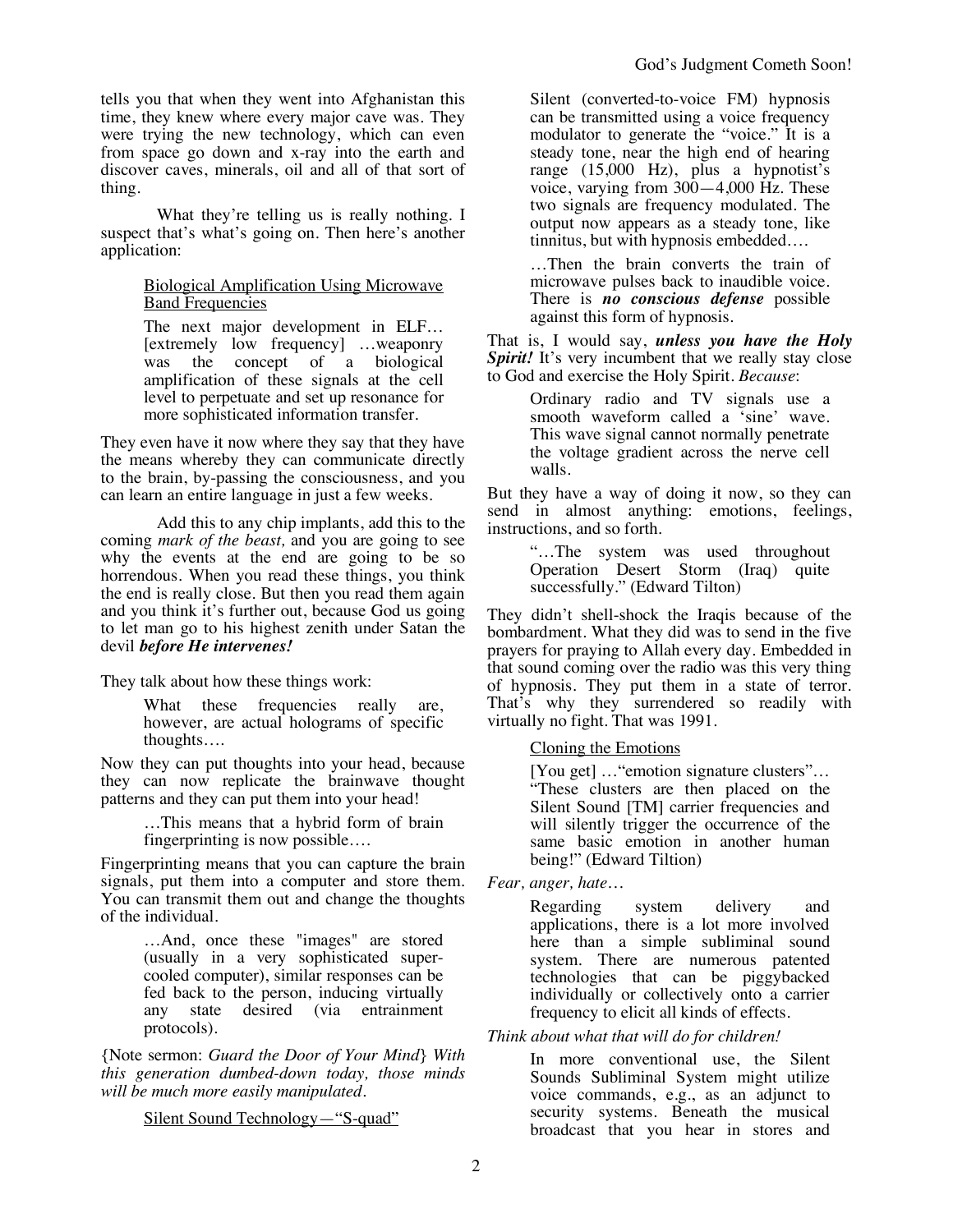shopping malls may be a hidden message that exhorts against shoplifting. And while voice commands alone are powerful, when the subliminal presentation system carries cloned emotional signatures, the result is overwhelming.

Free-market uses for this technology are the common self-help tapes, positive affirmation, relaxation and meditation tapes, as well as methods to increase learning capabilities. But there is strong evidence that this technology is being developed toward global mind control.

The secrecy involved in the development of the electromagnetic mind-altering technology reflects the tremendous power that is inherent in it. **To put it bluntly, whoever controls this technology can control the minds of men - all men.**

There is evidence that the U.S. Government has plans to extend the range of this technology to envelop all peoples, all countries. This can be accomplished, and is being accomplished, by utilizing the nearly completed HAARP project for overseas areas and the GWEN network now in place in the U.S. The U.S. Government denies all this.

## *Then they also have ways to read the mind!*

I saw a special report on Discovery Channel where now they can put sensors on the head. They've taken test groups of people and those who have been trained in special words and technology in whatever their field was—and flash those words on a television screen and it would elicit a particular spiked brainwave in their head, which was recorded.

They took the same information, flashed on the screen to those who were not trained in it and they had absolutely no response to those things.

The long and the short of it is that the mind, once it has experienced something, remembers it. They are saying now that they're trying to perfect this to the point that it will be even better than DNA. They can take a suspect and sit him down before a screen and project on the faces of those whom he killed or robbed and show the scene of the crime and there will be a brain response that he will have, that only the person who did it can elicit. *All of this is to control human beings! This is why it is so ungodly!*

- God has given free moral agency, *and this takes it all away*
- God has given you the latitude to make mistakes, to learn and correct those mistakes, *and this takes it all away*

On the sermon for the Feast of Trumpets, I talked about the movie *Universal Soldier*. If you haven't seen the movie, you might watch it, because that's what they are trying to do with all of the military forces. They're designing almost impregnable armor for infantry troops.

> **Thought Readings:** Thought reading is an enhanced version of computer speech recognition…

> When we say words to ourselves, silently, or, read a book, we can actually feel the slight sensations of those words in our vocal muscles - all that is absent is the passage of air. Coordinated speech signals are relatively strong and relatively consistent.

> We are "fed" hypnotic signals to force consistent "neutral" content (but of different character than prior to becoming test subjects) in dreams. These forced, neutral content ("bland" content) dreams occur every single night and may represent the experimenters' efforts to have our experiences portray themselves in such dreams, in effect, mining our experiences.

Then they capture these and do things with it.

# Implants…

Examples of Suggestions:

*"You now lose weight and full fill your goals"*

This is some of the programming that is on there now that's subliminal. You get these tapes and lose weight or whatever it is.

> *"Cigarettes disgust you" "You are very sure of yourself"*

There are probably 50 different things here. They do this for a lot of things; it's common in weight control. These power things! Reach down inside of you, 'you have more power in you than you realize.'

A woman is losing weight on this type of thing and she goes to hypnotist and she has a tape that she listens to when goes to sleep at night and she wakes up in the morning and has none of the hunger drives to put weight on her. She doesn't even remember the voice that was on the tapes.

*You give yourself over to these things!* This is why we will always reproduce our own CDs or whatever, because there's no telling what anybody could put on them.

Then they also have what is called:

# **Life Assessment Detector System (LADS):**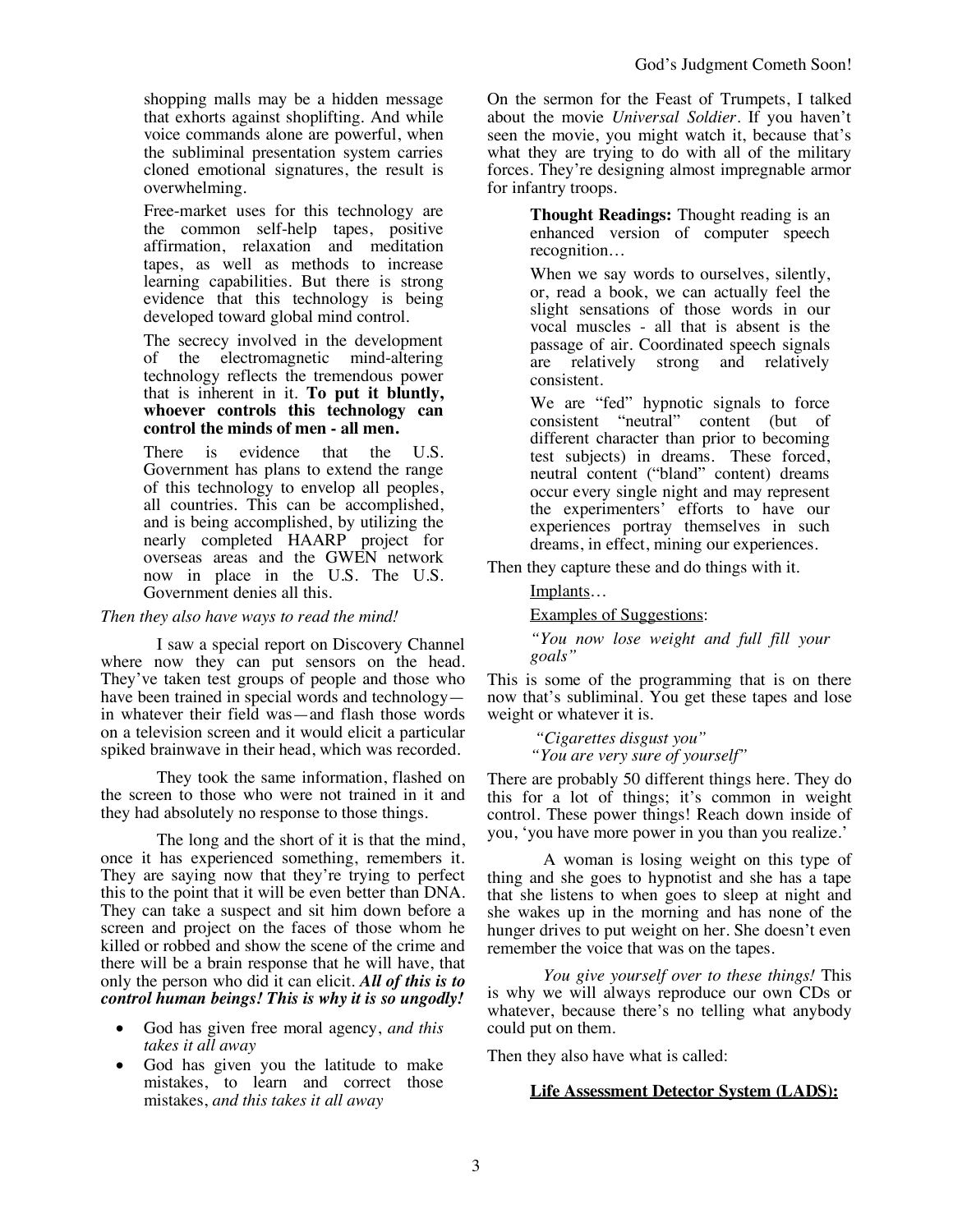They can tell whether people have been caught in a building because of an earthquake or landslide or battlefield.

That's why they have all of these things going on now, all of these emergencies so they can bring in this technology.

> **Ground (or Home/Apt. Wall) Penetrating Radar:** Patriot Scientific Corporation has developed radar technologies with a wide range of possible applications.

> This system can be used to demonstrate detection of small targets buried in sand, people behind walls, and other targets.

> Patriot has used its antenna system to demonstrate detection of objects as small as a coke buried in sand, through a wall. Even small targets disturb the wavefront of the pulse, producing reflections and modifying the field in measurable ways.

*I've just gotten through some of these things.*

#### **Commercial Thought Reading Devices:**

*You go on an interview with a boss and who knows what's there.*

#### **Brain-Wave Detection:**

#### **Voice to Skull, 1974:**

**HAARP:** (High Frequency Active Auroral Research Project)…

Isaiah 54:17: "'No weapon that is formed against you shall prevail; and every tongue that shall rise against you in judgment, you shall condemn. This *is* the inheritance of the servants of the LORD, and their righteousness *is* from Me,' says the LORD."

I don't think we have fully appreciated the power that God has given us with His Holy Spirit, the protection that He will give us because of it, and this is the only way for those in this new generation to save themselves; *to turn to God!* This new generation is going to have all these things come upon them.

Let me just say something about the VeriChip {Note sermon: *The Mark of the Beast is Here with Digital Angel*} VeriChip Corp. borrowed their money from IBM to do their research. VeriChip Corp. was told by the FDA—Food and Drug Administration—that as long as VeriChip didn't have any medical information on it, that it was okay to implant it. After they ran the implants on those people who just started with it, now the FDA comes down upon them and says, 'Yes, it does have medical information on it.'

At the same time, IBM is calling due their loans and the interest. I look at this as IBM's grab for that technology, to weld it with their own. VeriChip Applied Digital had \$14-million in interest coming due. If they don't pay that on time then the interest rate goes up to  $17\%$ . Then they have so long to pay it, and if that doesn't work, then the interest rate goes up to 25%. The last increment of interest, if they don't make that, is 35%, probably all compounded and added together. So, Applied Digital and VeriChip will be taken over by IBM. They will naturally default to them.

When you understand that IBM deals in what is called nano-technology, which means they build one atom at a time. They have the ability to store a lot of information on each nano-chip. If you take the VeriChip and you incorporate nanotechnology in there, you can have everything about that individual recorded and have room left over. So, the *mark of the beast* is really going to be a thing!

This introduction of it is just a start. Like everything else, it starts out and it's nice, innocent, good, etc. The reason that I bring that up is because here we have quite a powerful thing going on:

Revelation 13:4: "And they… [the whole world] …worshiped the dragon, who gave *his* authority to the beast…."

This is all being projected through many ways of media, music, television, radio, CDs, employee training programs, etc. *All of these things are carrying some aspect of bringing people to worship Satan!* Especially this younger generation nurtured on Harry Potter and all the occultism.

"…And they worshiped the beast, saying, 'Who *is* like the beast? Who has the power to make war against him?"" (v 4).

Then we have the *abomination of desolation,* and ties this in with 2-Thess. 2:

Verse 5: And a mouth speaking great things and blasphemies…" If everybody has been programmed to receive this, they're going to say, 'Hooray!'

There are a lot of intelligent people who don't believe in God. So, when this happens, they are all set to receive it.

"…was given to him; and authority was given to him to continue *for* forty-two months. And he opened his mouth in blasphemy against God, to blaspheme His name, and His tabernacle, and those who dwell in heaven. And he was given *power* to make war against the saints, and to overcome them..." (vs  $5-7$ ).

Why against the saints? *Because, I believe that with the power of the Holy Spirit in us, it's like*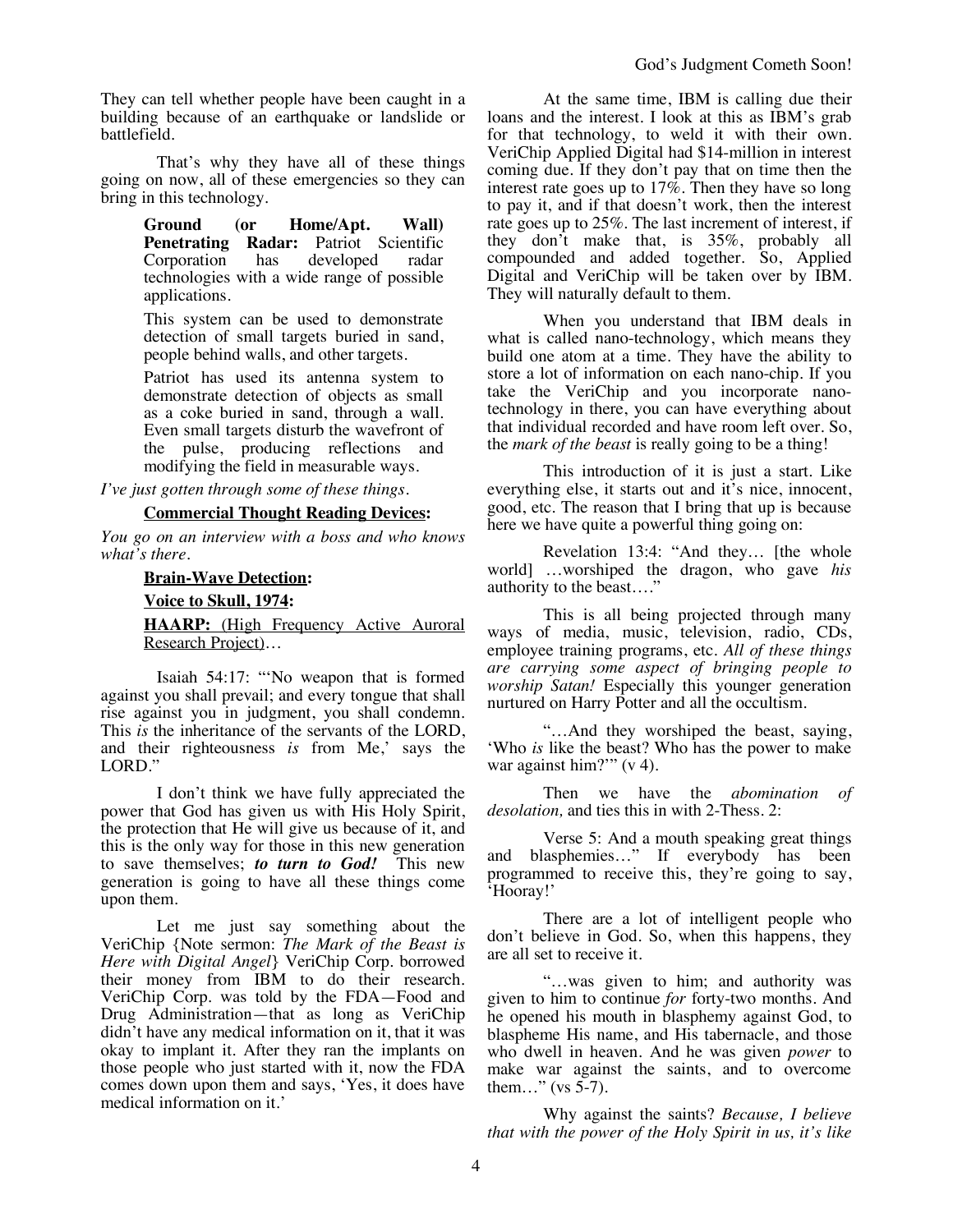*it says in Isa. 54, that they're not going to be able to control true Christians!* They may interfere with us, but they will not be able to control us!

"…and to overcome them… [the martyrdom] …and he was given authority over every tribe and language and nation" (v 7). That's how he's going to have the power' it's going to be setup and they are going to control it by these means.

That's why you've heard me say many, many times, be careful of the TV that you're watching! *Be careful of what enters into your mind!* It's very important to understand that and to practice that!

It makes you wonder what they have emanating out of these news programs so that everyone accepts the news without going further.

Verse 8: "And all who dwell on the earth will worship him, whose names have not been written in the Book of Life of the Lamb slain from *the* foundation of *the* world." *There has to be a protection as promised by Isa. 54:17; that God will protect us!*

Men will think that they're becoming God, especially those in charge, and when they can see how they can manipulate the masses. There has to be that power!

*God has to protect us! If* we give ourselves over to the world, and we give ourselves over to these things, will God then lift His protection from us? *I don't think anyone wants to risk that!* If you haven't read anything on HAARP, I suggest you get some books on HAARP, because they can send many different things to control the population and thoughts. It's all at an extremely low frequency.

Have you seen any documentaries on how elephants communicate with each other? They use extremely low frequency. As a matter of fact, the human ear cannot pick it up, but it travels across the ground over vast distances so elephants 20-30 miles away can hear it. They can communicate that there's water over here, food over there. When the females come into gestation and they're ready to procreate, then they send out a single and the males just all of a sudden appear and they start breeding. The males live all alone in solitary, but they appear just right at that time, because that sound goes out.

Men have been able to, with the HAARP technology, use those low frequencies to do things such as communicate with submarines under water. Now they've discovered that they can control thought patterns of human beings by using this technology.

So, there are many, many things out there

that we just do not understand or realize that have been going on, and they are all coming together at this time. It made me wonder, is this why God did not allow the knowledge of electricity to be discovered until a little over a hundred years ago. Look what they're doing with it.

- Satan wants to take away all choice
- Satan wants to take away free moral agency

## *And he can come nigh on to doing it with these technologies!*

Dolphins and whales use a very similar thing with radar/sonar.

Luke 10:17: "Then the seventy returned with joy, saying, 'Lord, even the demons are subject to us through Your name.' And He said to them, 'I was watching when Satan fell from heaven like lightning. Behold, I give you authority to tread upon serpents and scorpions, and **upon all the power of the enemy**…<sup>"</sup>" (vs 17-19).

*That's why we have the Holy Spirit. This is something that we need to come to the point of really claiming everyday!* These things are factors out there now; they are going on now. We need to ask God to give us:

- strength
- protection
- resistance
- the ability to understand if these things are beginning to happen to us

Whenever you're going along and all of a sudden that there's some sort of thought that comes into your head that has nothing to do with what you are thinking, you need to stop and ask:

- Where did this come from?
- Why did it all of a sudden just project into your mind?

That's when you need to exercise *bringing every thought into captivity unto Christ!*

"…and nothing shall injure you in any way. Yet, do not rejoice in this, that the spirits are subject to you; but rejoice that your names are written in heaven" (vs 19-20).

Having your name written in the Book of Life of the Lamb—and that book was set there before the foundation of the world—then God gives you a protection. But I am sure that *we also have to be aware of it and claim it!*

I think this was really an eye-opener for me. This world is really going along. I don't think we realize how far down the road that they have come with all these things. It is something!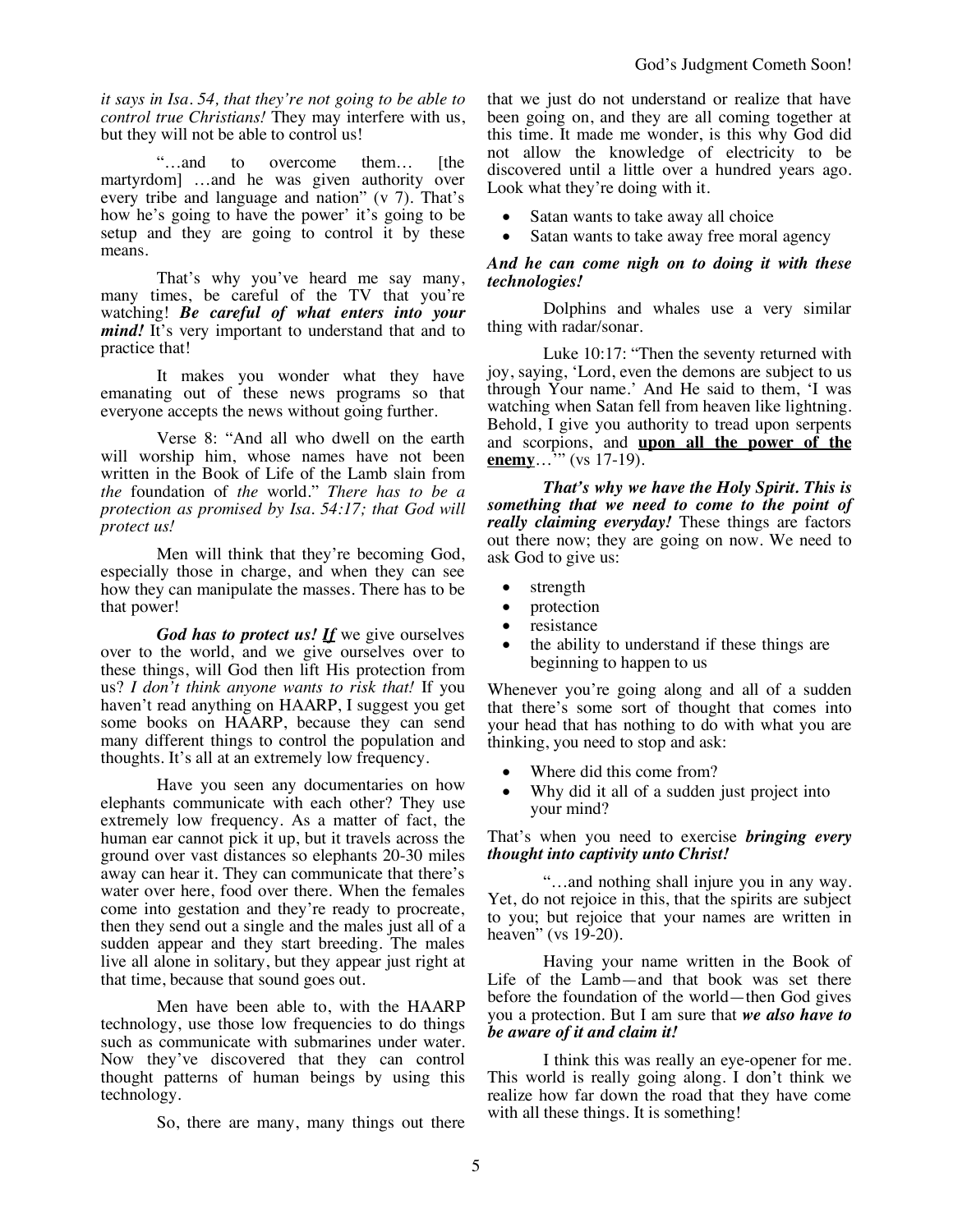Let's look at it another way, too. If you let your guard down and you don't claim the promise, and there happens to be an infiltrator among you who knows these things, who knows how to do these things—and begins bringing false doctrine. Who can come with false doctrine? Especially if it's recorded and sent out? *You can have almost anything!* You can implant almost anything onto these recordings. If they can have it so that you can have recordings to increase your ability to manage yourself to lose weight, to have greater mental ability; if they can put those on the sound tapes where all you hear is like the rolling in of the surf at night, they have those for sleeping; or the dripping of the rain, whichever one makes you go to sleep. Just image what they can put on there to hypnotize people.

If those who are Christ's let their guard down and open themselves up to it, then it's going to be something else—isn't it?

Let's take a fresh look at the Laodiceans who do not have their guard up, who are not exercising the Spirit of God. Once you have the Spirit of God, you have to exercise it, use it! Every day you have to let the Holy Spirit *lead* you! Here's how it can work in our lives. These are weapons that Satan is going to use upon the whole world, and the world is not going know!

Romans 8:14: "For as many as are led by *the* Spirit of God, these are *the* sons of God." *You must let the Holy Spirit lead you! You must yield to the Holy Spirit, God the Father and Jesus Christ!* Let that:

- lead you
- guide your thoughts
- guide your actions
- guide everything that you do

Another thing that was pointed out was that today we live in such and electronic age that we have many frequencies invading where we are. We can't pickup on all of them, but you can take a radio and you can turn the dial. Every time you pickup on that frequency you can hear whatever it is: music, voice, advertisement. Same with television, cell phone and other electronic devices used for various things. All of these have electrical frequencies going out.

I think one of things that's going to be very important for us coming down the road in the future is to have a place and time where we can shutout all of that sort of thing. I think you'll be surprised how much peace of mind that you will gather during that time when you shut it out.

Have you ever gone shopping and here's this music going, and it just drives you crazy. I don't know about you, but I hear some of that music and it just sets me on edge. I walk right out of the store. I don't even stay in there. That's why when I go buy something, I know what I want and go buy it and leave! It affects me! Some of that music makes me down right angry and hostile! I hope it's hostility toward it, not because of it!

#### (go to the next track)

The FBI is going to have great power; they're going to be able to do many things without even knowing it. Eventually, it's going to come down to our level. That's why they can go into groups, go into their websites, interfere and pick up any e-mail, any cell phone, regular phones, any fax communication.

They have great listening stations that just listen for key words. When they pick up key words, then they start recording it, and those are investigated. They're already spying! As a matter of fact, they've been doing it for a long time, but now it's being brought up 'on the table' and being legitimized 'because of the need.'

Being led of the Holy Spirit becomes far more profound, Romans 8:15: "Now, you have not received **a spirit of bondage again unto fear**…" *That's what the spirit of this world is*; the spirit of bondage, and Satan wants to put you in bondage to him, and to ultimately reject God and worship him! That's why the *mark of the beast* is going to be absolutely so insidious and why God is against it. Then you cannot be led of the Holy Spirit of God and you're no better than a 'dog on a leach.'

"…**but you have received** *the* **Spirit of sonship**, whereby we call out, 'Abba, Father'" (v 15)—*and that ties in with the book of Hebrews.* 

Satan does not want people to have direct communication between you and God the Father and Jesus Christ. He wants to put a hierarchy in there, a man in there. He wants to put something else in there, and eventually replace that with himself at the top to be worshipped! It's really something the things that we're up against here!

Verse 16: "The Spirit itself bears witness conjointly with our own spirit, *testifying* that we are *the* children of God. Now, if *we are* children, *we are* also heirs—truly, heirs of God and joint heirs with Christ—if indeed we suffer together with Him, so that we may also be glorified together with Him" (vs 16-17).

There is going to be suffering! Satan comes along and says that you don't have to suffer. You're going to have to suffer:

- overcoming self
- working in this world because you keep the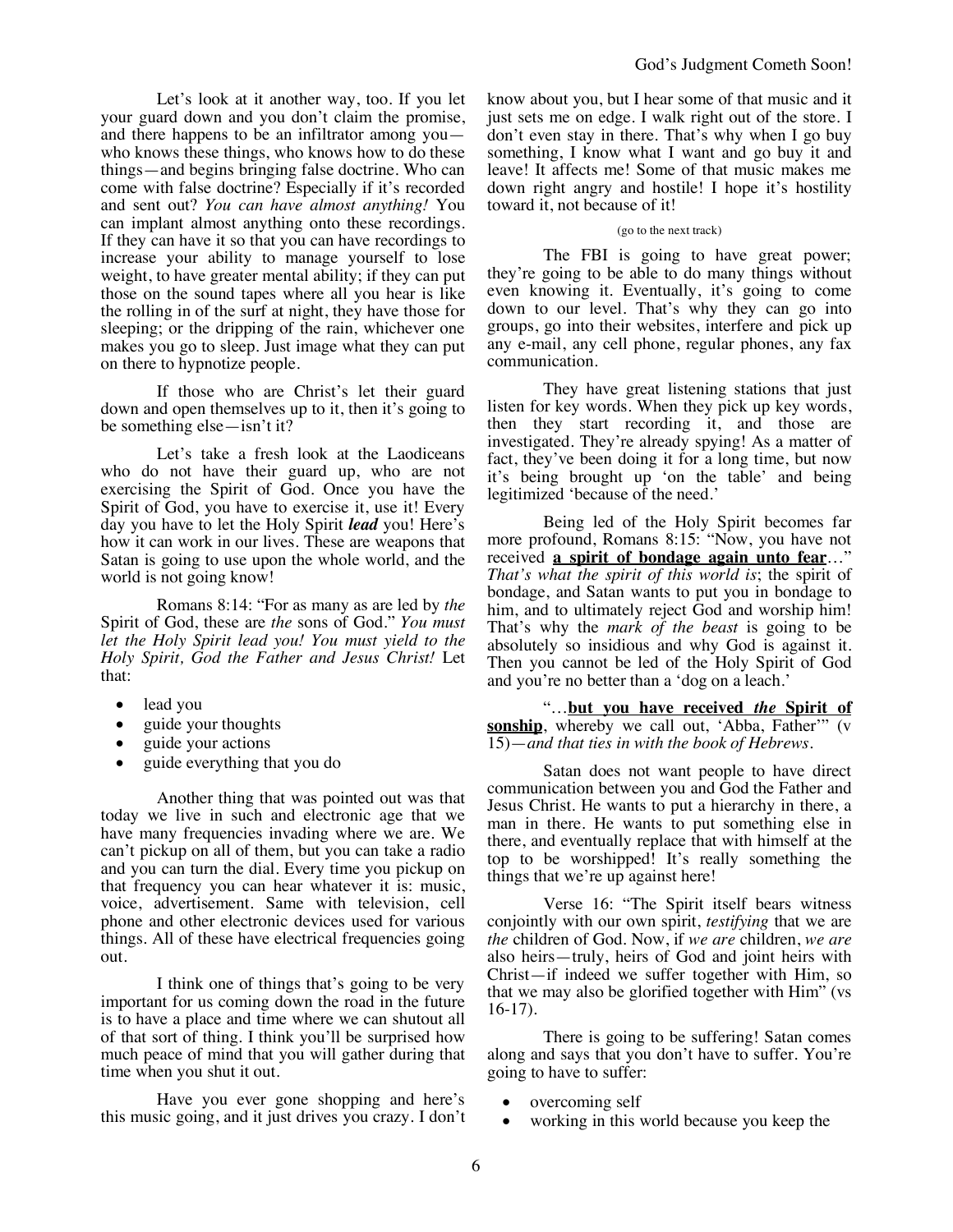Sabbath and Holy Days and obey God

- because of relatives
- because of physical duress against your body

*and maybe*

• martyrdom

I'm sure that God is going to spare a lot of seniors. I don't know if that includes me or not. I won't know until the time comes, but it is going to come upon this end-time generation.

This younger generation coming up better get into their heads that what they consider 'religion for old fogies' they don't need. They better change their minds and understand that the time is coming that unless they get right with God and repent and come out of this world, they are going to be taken captive by Satan the devil and they are going to become part and parcel with the system! They will no longer have the ability to make their own choices. *That's where we're coming to in this world!*

- we have to understand the cost
- we have to understand that suffering is going to be there

Verse 18: "For I [Paul] reckon that the sufferings of the present time *are* not worthy *to be compared* with the glory that shall be revealed in us. For the earnest expectation of the creation itself is awaiting the manifestation of the sons of God" (vs 18-19).

That's what they're waiting for, the return of Christ and the sons of God to reign as kings and priests, *and that's the only salvation out of this.* Look what they're going to do to human beings. They're going to make them into robots and automatons.

Verse 20: "Because the creation was subjected to vanity, not willingly, but by reason of Him who subjected *it* in hope."

There is hope way beyond what we understand. Sometimes we get so involved in our own personal lives and the things that we're working on, *that we don't see the big picture out there!* We don't see the things that are taking place.

Verse 21: "In order that the creation itself might be delivered from the bondage of corruption into the freedom of the glory of the children of God." *We're going to remove the bondage and slavery of this world!* 

Verse 22: "For we know that all the creation is groaning together and travailing together until now."

The whole creation out there is sick, upside down, distorted and twisted. That's why when Christ

returns such horrible things are going to happen to this earth. Just like God did with the Flood, He's going to have to destroy everything!

- almost all human beings
- almost all animal life
- all cities
- all buildings

Bring it down to nothing so that He can start again! God is not a patcher; He's not going to build on any other man's foundation. Christ is not going to come back to this world and reform it! *He's going to come back to this world and transform it! Remake it!*

Verse 23: "And not only *that*, but even we ourselves, who have the firstfruits of the Spirit, also groan within ourselves, awaiting the sonship—the redemption of our bodies. **For by hope we were saved**…" (vs 23-24).

Satan wants to put the world into a whole state of hopelessness so it will embrace him! A state of inaction so that he can carry out *his* will. It's very important that we understand that. So, we've got this hope coming!

"…but **hope that is seen is not hope**… [not here yet] …for why would anyone still be hoping for what he sees?" (v 24). If you have it in your hand you don't say, 'I hope I can have…' *It's right there! Christ has to bring it!*

Verse 25: "But if we hope for what we do not see, we ourselves wait for it with patience. Now, in the same way also, the Spirit is conjointly helping our weaknesses…" (vs 25-26). *This is the whole thing using the power of the Holy Spirit! It helps our weaknesses!* But:

- we have to let it lead us
- we have to yield to God the Father and Jesus Christ

## *So that these weaknesses can be overcome!*

"…because we do not fully understand what we should pray for… [because of these weaknesses that we have] …according as it is necessary, but the Spirit itself makes intercession for us with groaning that cannot be expressed *by us*" (v 26).

God's Spirit in us communicates directly to God what the innermost part of our being really is. I'm sure that it filters out all the nonsense and little thoughts that come into our mind while we're praying to God; those that are just little physical things having nothing to do with our prayers. But it communicates to God in the language that the Holy Spirit has been programmed to communicate to God our thoughts.

Verse 27: "And the One Who searches the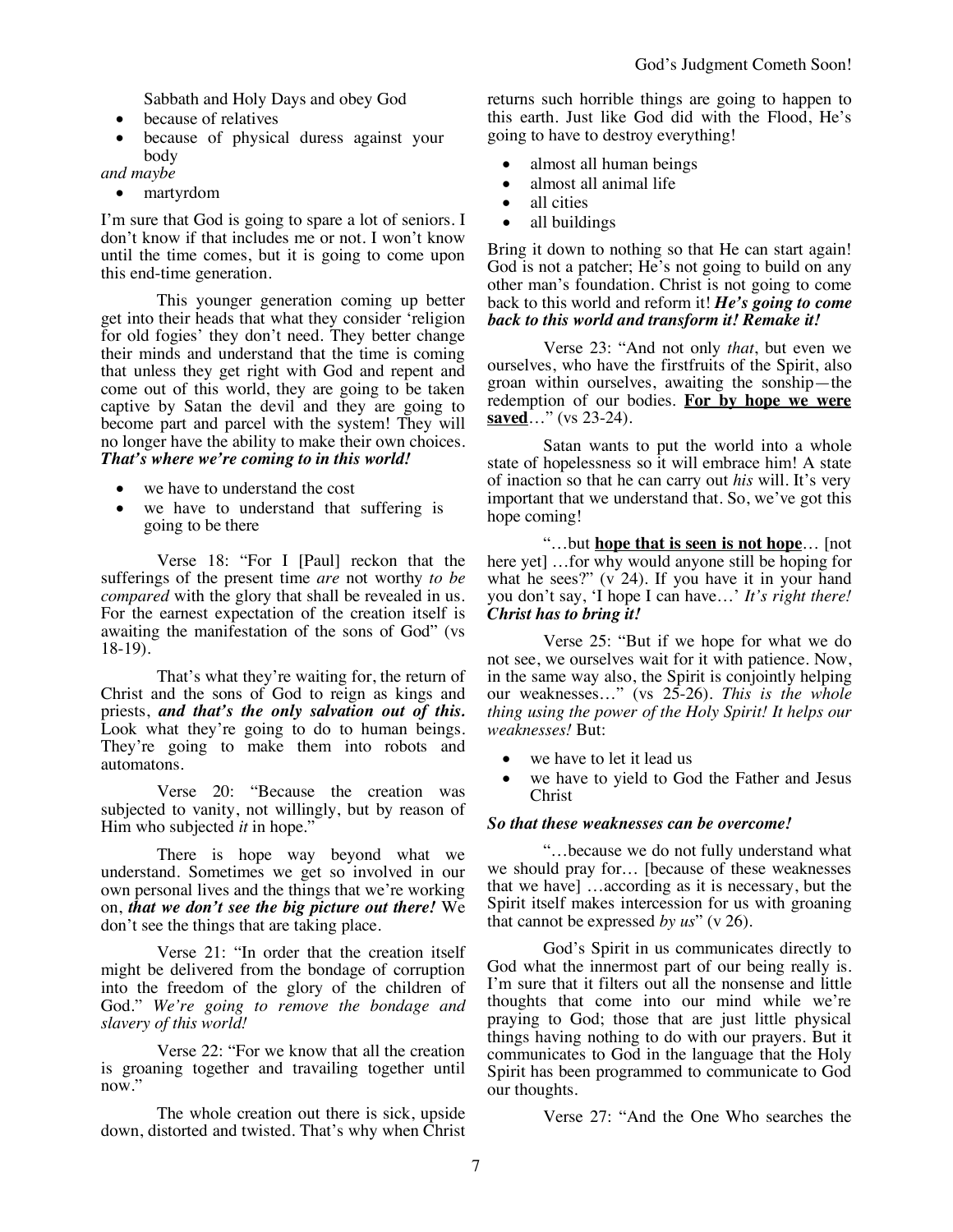hearts comprehends what the strivings of the Spirit…" The purpose of the Spirit; not that the Spirit has a mind, but what the Spirit and the purpose of the Spirit in our mind does

*"…are* because it makes intercession for *the* saints according to *the will of* God. And we know that all things **work together for good** to those who love God…" (vs 27-28).

If you love God with all your heart, mind, soul and being, and you know that:

- Christ loves you
- Christ died for you
- He is your High Priest
- He is your Savior
- His is the soon coming King coming back to this earth
- you're going to rule and reign with Him

*then* everything "…works together for good…"; there is nothing that doesn't work together for good. When you're going through the different things, you may not understand it at the time, but later on you can look back and see that *it has, it does and it will!*

## "…**to those who are called according to**  *His* **purpose**" (v 28).

- God is not going to let you down!
- God is not going to leave you sitting there high and dry!
- God is going to intervene for you!

## *This is what the Laodiceans need to understand!*

We living in a Laodicean age in this world where anything you want is at your fingertips. If it's not at your fingertips, you can have it delivered to your fingertips—*anything!* You go to any store, any mall, everything in the world is there in just an overwhelming gluttonous, not just food.

I've got a Long's Electronic catalog. There are so many things in here that it blows your mind! This is one little catalog of one little company in one little place on the face of the earth. There are probably thousands of catalogs for thousands of different things.

- we are living in a Laodicean age
- we are living in a Laodicean Church for the most part
- most everyone is content in their little ole form that they have

They're so used to coming to church on the Sabbath, that's what they do. Unfortunately, they have the same experience that the world has: Church becomes an experience, rather than somewhere you can learn and understand about God. People are more concerned with their feelings and their relationships of their social status with people that they associate with in the congregations.

Then you have, on the other hand, all these false teachers out there promulgating all kinds of silly heresies and stupid doctrines all combined in it.

It is a wild, *wild, wild* world out there, and the Laodiceans are going to get caught flatfooted in their lukewarm condition and they won't know that it's happening. *But the time is going to come that they're going to have to choose between God and Satan!*

God will give them a little strength to choose, but it makes you wonder how many will do it. They equate physical things with spiritual things. *That's wrong to do!*

Revelation 3:15—Jesus says: "I know your works that you are neither cold nor hot…"—*right down the middle of the road!* 

What do we have today? *Most everything is approached from a neutral rationalistic point of view!* Your neither for nor against! You're just right down the middle. As one man said, 'You have just enough religion to make you feel good, and just enough of the world so that you get along with them.' If you need help you can run to the world, or you can run to God.

What happens with that is that *you're double-minded! You don't have faith!* That's the danger, and the Laodiceans are double-minded! You can almost tell where the Laodiceans are, because that's where the most people are located. We have a lot of people in other Churches of God who get our sermons and so forth. They need to ask themselves:

- Am I comfortable where I'm going?
- Am I being fed spiritual meat from the Word of God where I'm going?
- Why am I going here?
- What is my purpose in doing so?
- *All my old friends are there!*
- Are your friends going to save you?
- Is the Church going to save you?
- Is the minister going to save you?
- *OR*
	- Is Christ going to save you?
	- How is your relationship with Christ?

## *You need to evaluate that!*

When Scriptures are read and you're offended, *then you're offended at God!* You may be offended at me if I read it, but your offense is really with God! I'm going to read these Scriptures here, and understand that if you are offended in the things that I'm going to say and do, you need to ask yourself: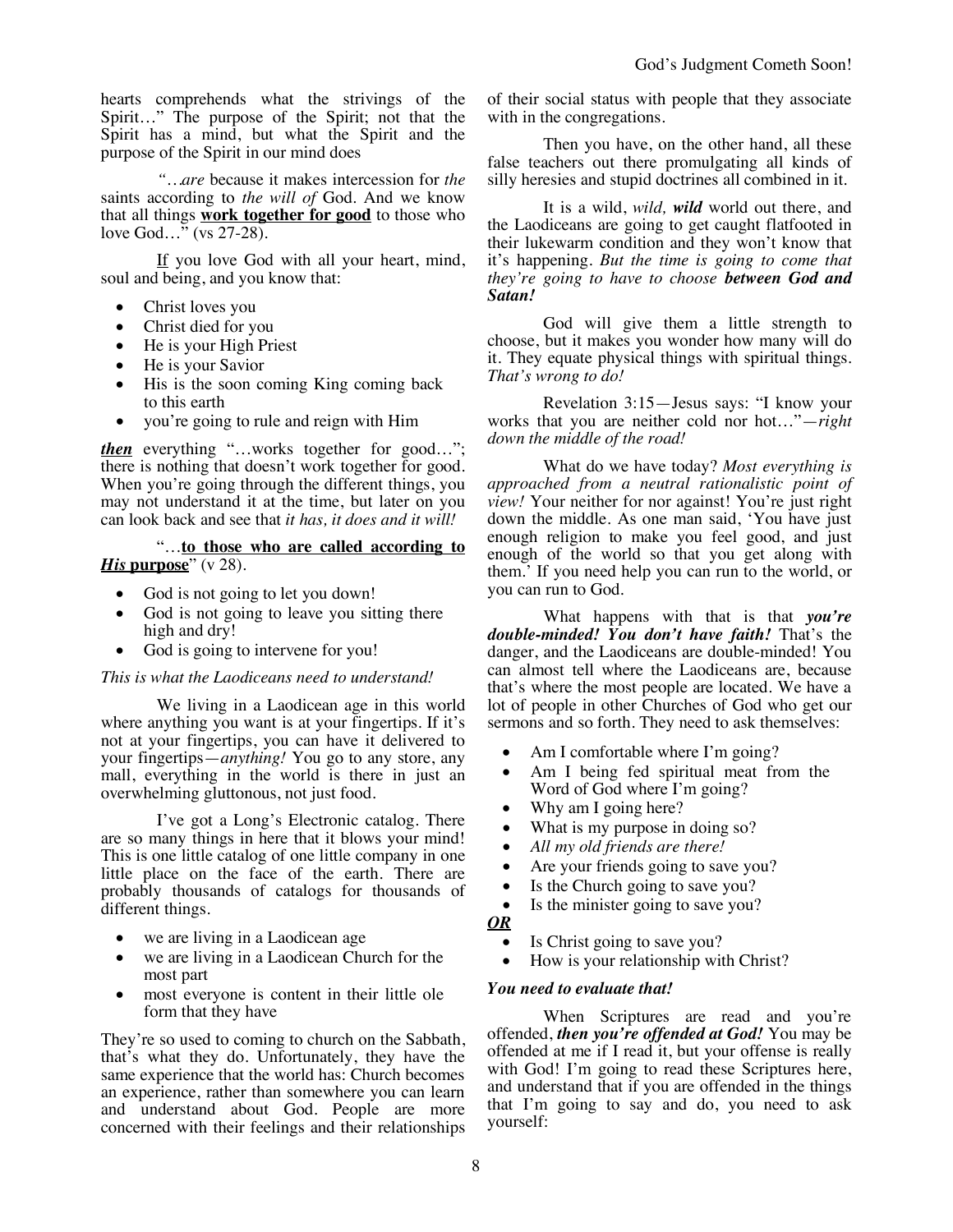- Am I offended because of what I hear from the man speaking?
- *OR*
	- Am I offended because I have drifted from God and become lukewarm and don't like the correction?

Please understand that if I speak some things that are corrective, that's a whole lot more mild than God directly intervening to correct you Himself! If you don't believe that, *read the book of Job!*

James 1:1: "James, a servant of God and of *the* Lord Jesus Christ, to the twelve tribes, which *are* in the dispersion: Greetings!"

We all pride ourselves in living in the endtime house of Israel. This message is for us, without a doubt!

Verse 2: "Consider *it* all joy, my brethren, when you are beset by various trials." The main thing is that they want happiness. The Dalai Lama comes along and says that 'the purpose of life is to be happy.'

Verse 3: "Knowing that the testing of your faith produces endurance.... [your faith is going to be tried] …But let endurance have *its* perfect work, so that you may be perfect and complete, not lacking in anything" (vs  $3-4$ ).

Every time you have a trial—I have trials and you have trials—what do we find out? *We're lacking wisdom!*

Verse 5: "However, if anyone lacks wisdom, let him ask of God, Who gives to everyone freely and does not reproach *the one who asks*; and it shall be given to him."

It's not going to be one prayer to say, 'O God, give me faith.' *And hooray I've got faith!* 'God, help me to trust You.' *Then you have a trial and you say,* 'God, why do I have a trial.' God says, 'I want to see if you are going to trust in Me.'

Verse 6: "But let him ask in faith, not doubting at all…" The worst thing you can do is get on your knees in prayer to God, and then get up and say, 'I wonder if God heard that prayer?'

- *You've already lost it!*
- *You've already wavered!*
- *You are double-minded!*
- *You don't believe God!*

You're going through the ritual of a religion, and somehow you're stuck in it and you need to get out of it.

"…because the one who doubts is like a wave of *the* sea that is driven by the wind and tossed *to and fro*. Do not let that man expect that he will receive anything from the Lord. *He is* **a doubleminded man, unstable in all his ways**" (vs 6-8).

# *That's what the Laodiceans are! They are double-minded!*

- they're half in the world, half in the Church
- they don't want anyone to rock the boat
- they don't want things to change
- they want the status quo
- they are not growing
- they are not overcoming

### *That's where it is, and that's where we are today!*

There are a lot of people who just need to understand that. I'm not angry at people. I'm not mad at them because of it. That's the way the age is—isn't it? But if I speak nice, purring smooth things to you, *and put you to sleep so that you are not on guard spiritually, then God is going to hold me accountable!* Now that you have heard it, *you're accountable!*

We're all going to come before the judgment seat of God! Everyone is going to give an answer for what he is, does or has been. That's just the way it is. But Laodiceans do not like the 'cruelty' of the reality of standing before God naked, but that's the way that it is.

Revelation 3:16: "So then, because you are lukewarm, and *are* neither cold nor hot, I will spew you out of My mouth." I've seen this over and over again in my experience as a minister in the Church of God.

Verse 17: "For you say, 'I am rich… [I'm in good shape] …and have become wealthy… [everything physical that you would need] …and have need of nothing'…"

The biggest fatal mistake in spirituality is equating success in physical things, meaning that because you have all these physical things and the physical blessings, *you* are spiritually right with God. *That is not true!*

Physical things never make you spiritually right with God! *It is the spiritual things!* What happens? *There is a spiritual blindness that takes place and you cannot perceive your own rotten spiritual standing!*

"…and you do not understand that you are wretched, and miserable, and poor, and blind, and naked" (v 17). *Judgment is coming!*

In the movie Shawshank Redemption there is a sign in the warden's office and he told everyone who came into the prison: 'See that sign: *The Lord's Judgment Cometh, and that Right Soon!* That's why you're here in this prison.' After he got caught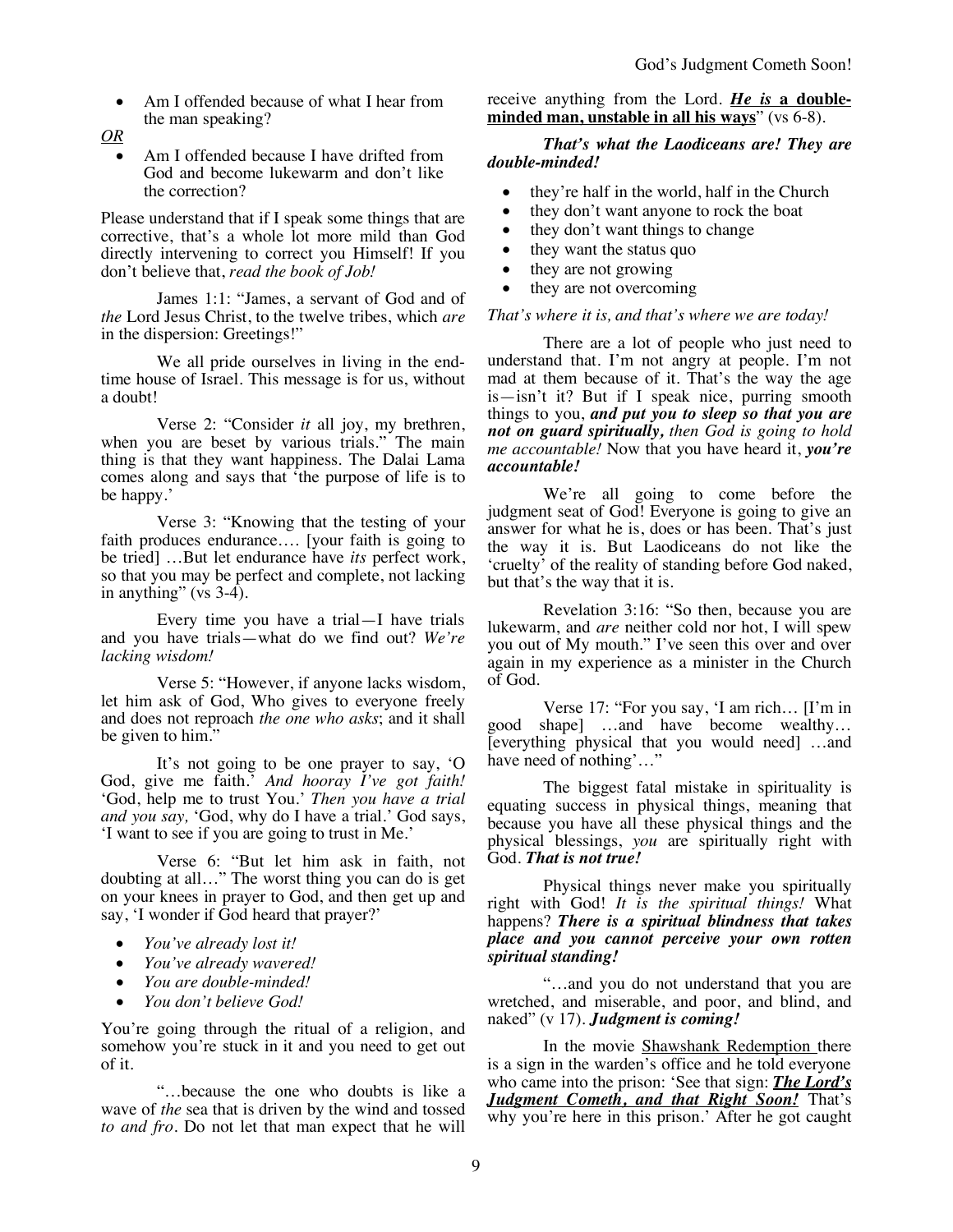in all of his corruption and exposed, then he was sitting there with a gun in his hand contemplating suicide, and just before he put the gun to the roof of his mouth and pulled the trigger, it showed him looking up at the sign. *It's coming!*

God made the heavens and earth and everything that in it; you'd better know that *God means business!*

Verse 18: "I counsel you to buy from Me gold purified by fire…"—*true righteousness!* Let the trials have their work of perfection in your life.

Yield to God, "…so that you may be rich; and white garments so that you may be clothed, and the shame of your nakedness may not be revealed; and to anoint your eyes with eye salve, so that you may see"  $(v 18)$ .

So that you may properly understand the things that are going on in your life and your spiritual condition and standing before God.

Verse 19: "As many as I love, I rebuke and chasten. Therefore, be zealous and repent." That's what's going to have to happen!

Someone has to say it! That means that God loves you! God at no time has ever stopped loving you. **But have you stopped loving God?** That's the question, and the answer is *of course the Laodiceans did!*

Now that you are *spewed out of the mouth of God* he says; "…Therefore, be zealous and repent. Behold, I stand at the door and knock...." (vs 19-20).

Now Christ is outside looking in, rather than in you being the temple of God and Christ is in you and the Spirit is in you. Now there's so little Spirit in you that *Christ has to go out and knock on the door of your mind!* You've got it filled with so many things that Christ is no longer in your thoughts the way that He needs to be.

"…If anyone hears My voice and opens the door… [note sermon *Second Calling* (Love Series #7)] …I will come in to him, and will sup with him, and he with Me. To the one who overcomes will I give *authority* to sit with Me in My throne, even as I also overcame, and sat down with My Father in His throne" (vs 20-21).

But He leaves it up to each individual and the choice that each individual is going to make. That's why He says:

#### Verse 22: "**The one who has an ear, let him hear what the Spirit says to the churches**."

You have choices to make! God is not going to make your choices for you. You have things that you need to do. That's why it says that 'the greatest commandment' is *to love God with all your heart, mind, soul and being!*

Now is the time to do it, because we are rapidly coming down to the time of the day of reckoning is coming, *is coming, is coming!*

There was recorded in *Josephus* that a man seven years before the fall of Jerusalem who went around Jerusalem and said, 'Woe, Jerusalem, you are going to fall!' I'm sure that he was a prophet of God. This went on for seven years, and no one could shut him up or stop him from it. The Jews thought that it wasn't going to fall.

'We're going to get all together here and we're going to have such righteousness here that God is not going to destroy this city. He's not going to destroy this temple. We are going to do it ourselves.'

*They were trapped in their own devices!* They had three times as many people in the city of Jerusalem on that last Passover that they kept. All the food stores were eaten up very quickly, the zealots burned them, bludgeoned and killed each other. They ended up with cannibalism. It was so horrible and terrible that the Romans were disgusted with it, and came in and just scraped Jerusalem and the temple to the ground! *Just like Jesus said!*

So, we need to take that as a lesson for us. *The time is coming!* We look at it and see, because we're used to so many things being instant. Everything instant; if you want something you get it now! If you need to do something, you do it now! If you want to talk to someone, you pick up the phone now!

Because of that, when we look out and see the time, and say, 'Well, it may be five years.' We think: Oh boy! Five years, that's a long time! *No it isn't! That's only a few seconds on God's timetable!*  If we say it's ten years, then people will say that they have time! Typical Laodicean attitude; 'if it's ten years, I have time!' *Don't count on it!*

You never know how much time you have. There was a minister who was 42-years-old who went out to dinner with the family and he leaned his head on wife's shoulder and died! There have been a lot of ministers who have died!

# *God's judgment is coming, and that right soon!*

- If we are yielded to God
- If we are allowing the trials and difficulties
	- to purge us
	- to cleanse us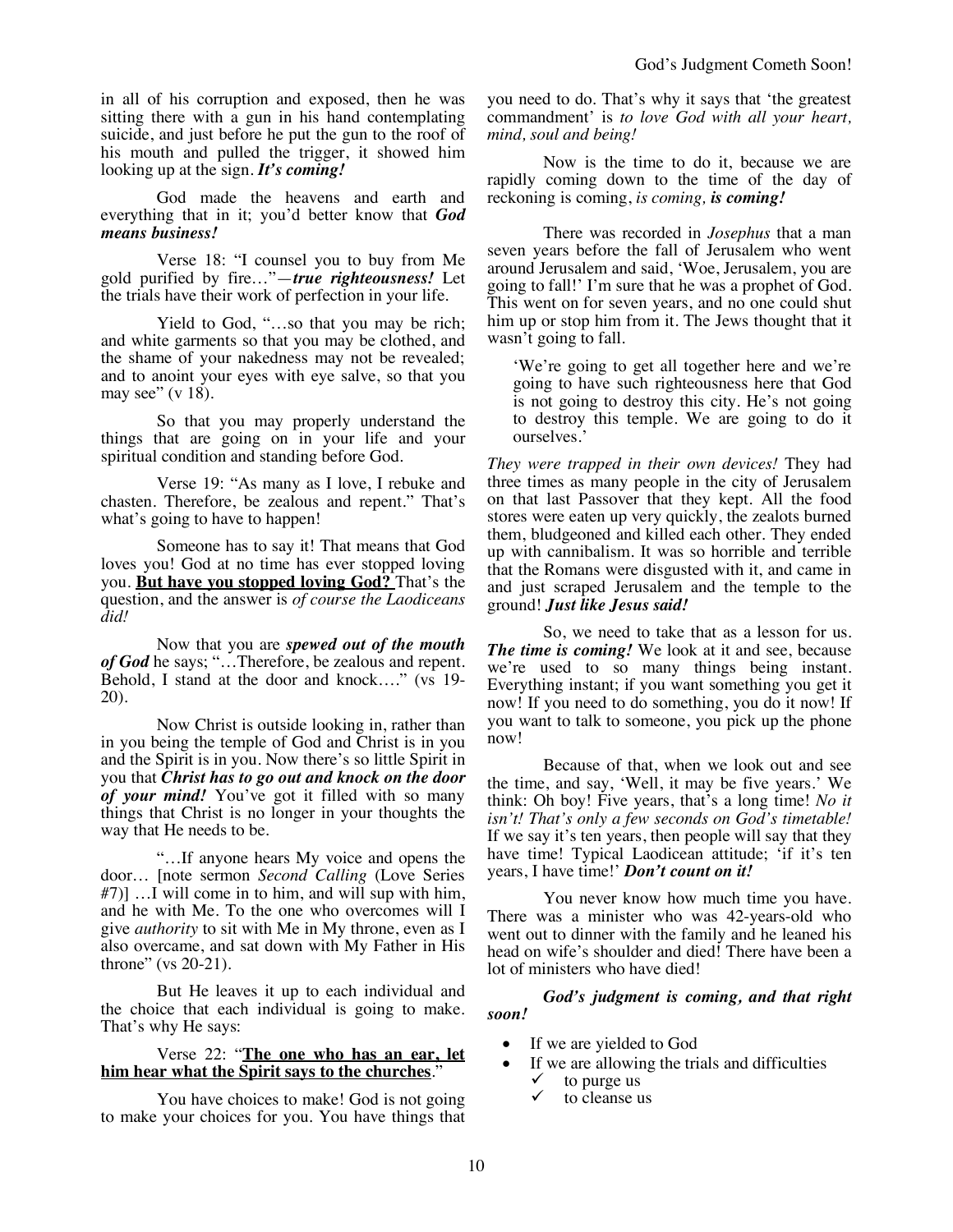$\checkmark$  to give us meekness, humbleness and yieldedness to God

That we see that the love of God is greater than anything, and the most important thing that it could possibly be, then Christ will see us through everything.

- He will help us
- He will guide us
- He will direct us

Here is what Christ is looking for. This is what He has in mind for you. This is why He wants you to come to Him, to repent of your sins so they can be wiped away. This is how He is viewing everyone whom He has called, if they will, if they would.

Romans 8:29: "Because those whom **He did foreknow**… [because you the Holy Spirit within you] …He also predestinated… [this is your destiny]: …*to be* **conformed to the image of His own Son**, **that He might be** *the* **Firstborn among many brethren**. Now, whom He predestinated, these He also called; and whom He called, these He also justified… [right standing with God and remain in that right standing with God] …and whom He justified, these He also glorified" (vs 29-30).

Did you know that by receiving the Holy Spirit of God you have a certain amount of glorification with you already? Because of the Spirit of God that is in you? *By using the power of the Spirit of God to*:

- direct your life
- lead your life
- bring every thought into captivity to Christ
- protect you from all of these things that I've read about here

## *That's where we are today!*

Verse 31: "What then shall we say to these things? If God *is* for us, who *can be* against us?"

- *Woe to you if God is against you!*
- *Woe to you if you are a Laodicean and do not repent!*

Remember those in Matt. 7: 'Lord, haven't we done many wonderful works in Your name: Cast out demons in Your name…' He will say, 'Depart from Me you who work lawlessness. I never knew you!' *Our relationship with God is on His terms!* Not on our terms! But, if God be for us, who can be against us?

Verse 32: "He Who did not spare even His own Son, but gave Him up for us all, how shall He not also grant us all things together with Him?"

Do you think that the things in this world are going to be compared to anything that God is going to give us? That Christ will provide for us? What is going to be like to live as a glorified spirit being and all the things that go with that? *The only way you're going to know is to be there!*

Verse 33: "Who shall bring an accusation against *the* elect of God?…. [provided that you yield to God] …God *is the One* Who justifies. Who *is* the one that condemns?…. [doesn't matter what people say, think or do against you] …*It is* Christ Who died, but rather, Who is raised again…" (vs 33-34). *That's the whole central thing of what we do!*

"…Who is even *now* at *the* right hand of God, *and* Who is also making intercession for us…. [this is what we need to come to]: …**What shall separate us from the love of Christ?** *Shall* tribulation… [or all these modern things to control your mind] …or distress, or persecution, or famine…" (vs 34-35)—*none of us have experienced that!* I don't think any of us have experienced a hungry day in our lives except as we fast.

"…or nakedness…" (v 35). Open your closet; you have how many feet of clothes hanging there? How many pair of shoes to put on your feet?

"…or danger, or sword?" (v 35)—*and all of those we're going to face!*

Verse 36: "Accordingly, it is written, 'For Your sake we are killed all the day long... [that is coming] …we are reckoned as sheep for *the* slaughter.'" *That is coming! That's why they're taking away all the rights!* 

- Why don't they go to Saudi Arabia and take away the rights from them, because they are the ones who have done it?
- Why bring it in here and take out upon those who are not fighting against the government?
- *Satan wants to destroy us!*
- *Satan wants to destroy this nation!*

And God will let it happen, because as a nation we have turned our back on God! God will let it happen to the Church because the Church has turned its back on God! If we haven't learned any lessons of what has happened, go to Pasadena and look at the campus; go to Big Sandy and look at the campus!

*Understand that God has rejected it! Spewed it out of His mouth!* We were all part of it, and we were all rejected and spewed out, too. So, we better get ourselves right with God, because *the day is coming!*

Verse 37: "But in all these things we are more than conquerors…." That's why Christ says to